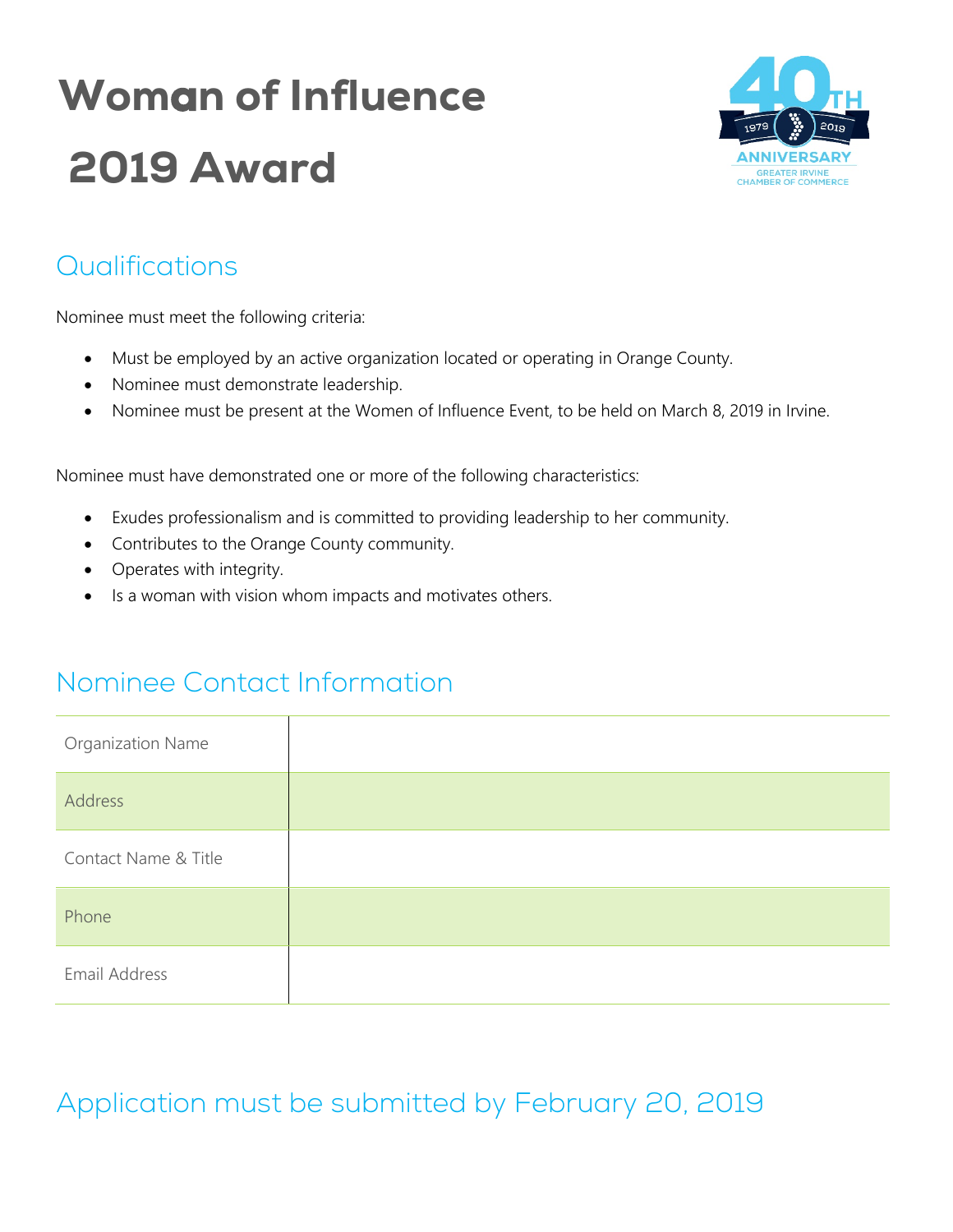### Background

Employment Information

How long have you been with your organization?

Organization Description

Please provide a brief description of your organization, mission statement, and the products or services you offer.

Community Involvement

List any organizations, youth programs, education, in-kind donations, volunteerism, etc.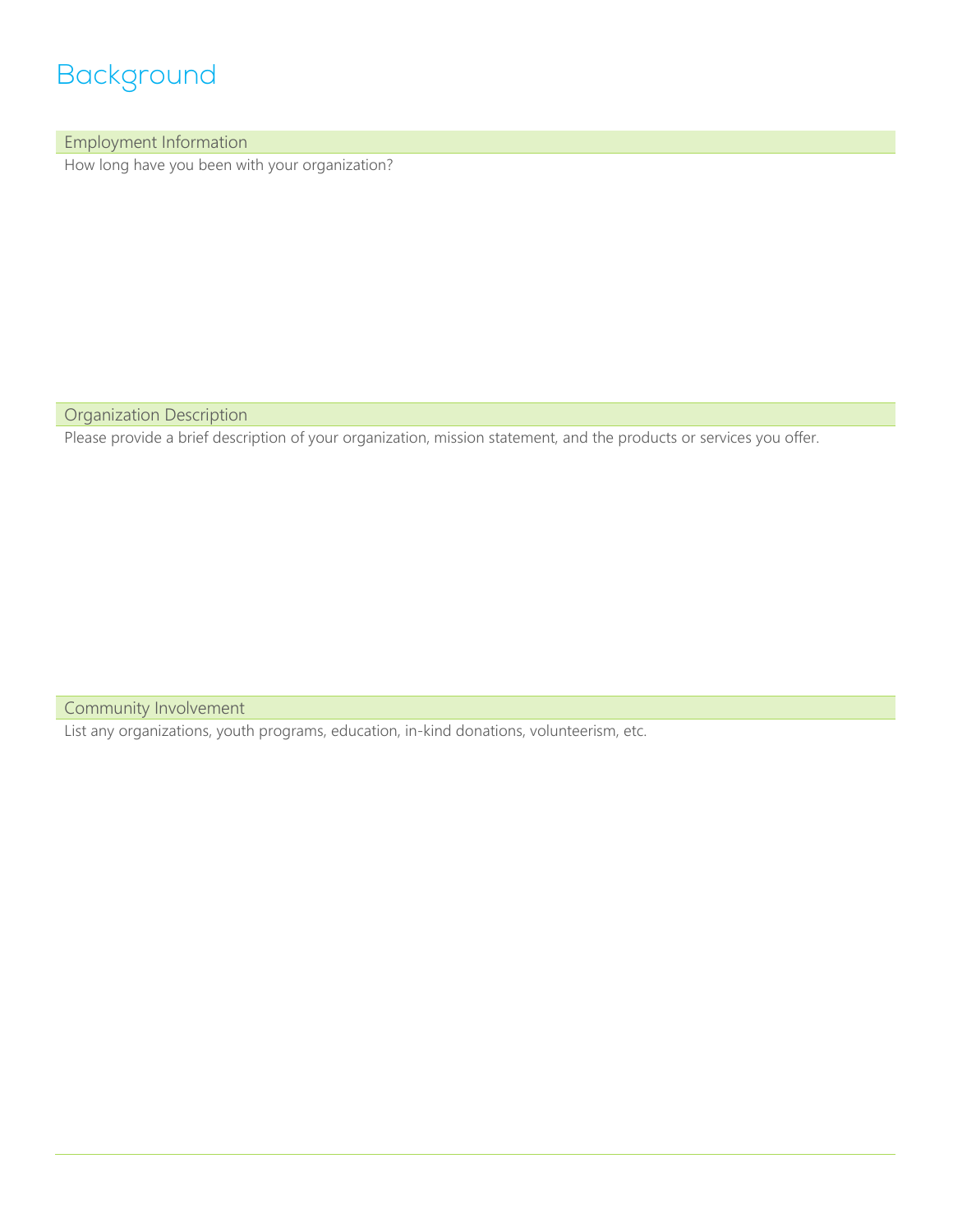#### Chamber Involvement & Support

Are you a member of any Chambers of Commerce? (Please list.)

#### Advocating women's career advancement

Please outline the nominee's accomplishments in promoting and advancing women, with specific reference to: Promoting women to roles of increased responsibility; Hiring women to management positions within their industry or sector; Speaking or making presentations about women's advancement and how to promote or encourage it; Helping women transition to non-traditional roles, Mentoring fellow women in their industry.